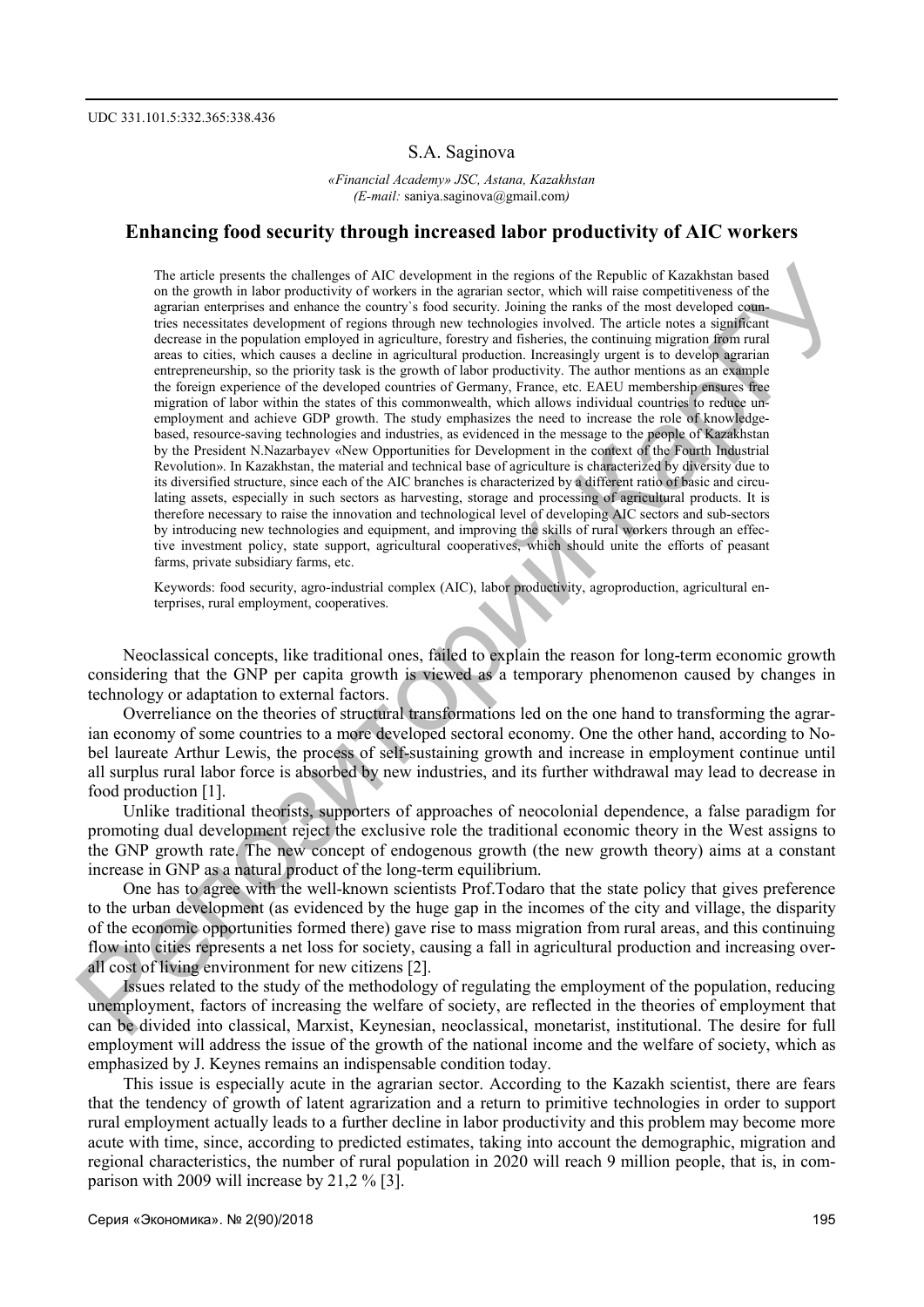Kazakhstan`s joining the ranks of 30 most developed countries in the world necessitatesthe development of the regions in accordance with the needs of an economy with high technologies, meeting its need for competitive strength. In the economy of the world's leading countries, there is a steady trend of increasing the role of knowledge-based, resource-saving technologies and industries, and this is evidenced by the fact that the most expensive companies specialize in intellectual, science-intensive, high-tech products [4].

In the Message to the people of Kazakhstan «New Opportunities for Development in the context of the Fourth Industrial Revolution», the President of the Republic of Kazakhstan N.A. Nazarbayev stressed that the agrarian policy should aim at dramatically increasing labor productivity and exports of processed agricultural products.In modern conditions, in order to increase the agricultural production volume and reduce the import dependence of Kazakhstan on basic food products, it is necessary to increase labor productivity in agriculture through the use of modern agro-technologies to achieve target crop yields and animal productivity.

| productivity.<br>ployment of the population, as well as in the regional aspect, as evidenced by Tables 1 and 2.                                                                                                                                                                                                                                                                                                                                                                                                                                                                                                                                                                                                                                                                                                                         |        |        |                                                                                            |             |             |                                   |           |               | ne agrammi poney snoara ann ar aramanean y mercasing naoor productivity and exports or processed agricul<br>tural products. In modern conditions, in order to increase the agricultural production volume and reduce the<br>import dependence of Kazakhstan on basic food products, it is necessary to increase labor productivity in<br>agriculture through the use of modern agro-technologies to achieve target crop yields and animal<br>In modern conditions, the economy of Kazakhstan faces certain changes in the sectoral structure of em-<br>Table 1 |  |
|-----------------------------------------------------------------------------------------------------------------------------------------------------------------------------------------------------------------------------------------------------------------------------------------------------------------------------------------------------------------------------------------------------------------------------------------------------------------------------------------------------------------------------------------------------------------------------------------------------------------------------------------------------------------------------------------------------------------------------------------------------------------------------------------------------------------------------------------|--------|--------|--------------------------------------------------------------------------------------------|-------------|-------------|-----------------------------------|-----------|---------------|----------------------------------------------------------------------------------------------------------------------------------------------------------------------------------------------------------------------------------------------------------------------------------------------------------------------------------------------------------------------------------------------------------------------------------------------------------------------------------------------------------------------------------------------------------------|--|
|                                                                                                                                                                                                                                                                                                                                                                                                                                                                                                                                                                                                                                                                                                                                                                                                                                         |        |        | Employed population of the Republic of Kazakhstan by sectors in 2010-2016, thousand people |             |             |                                   |           |               |                                                                                                                                                                                                                                                                                                                                                                                                                                                                                                                                                                |  |
| Including<br>Total                                                                                                                                                                                                                                                                                                                                                                                                                                                                                                                                                                                                                                                                                                                                                                                                                      |        |        |                                                                                            |             |             |                                   |           |               |                                                                                                                                                                                                                                                                                                                                                                                                                                                                                                                                                                |  |
|                                                                                                                                                                                                                                                                                                                                                                                                                                                                                                                                                                                                                                                                                                                                                                                                                                         |        |        |                                                                                            |             | Employees   |                                   |           | Self-employed |                                                                                                                                                                                                                                                                                                                                                                                                                                                                                                                                                                |  |
| Sectors                                                                                                                                                                                                                                                                                                                                                                                                                                                                                                                                                                                                                                                                                                                                                                                                                                 | 2010   | 2016   | Deviation<br>of 2016 to<br>2010in %,<br>$+,-$                                              | 2010        | 2016        | Deviation<br>of 2016 to<br>2010in | 2010      | 2016          | Deviation<br>of 2016 to<br>2010in %,                                                                                                                                                                                                                                                                                                                                                                                                                                                                                                                           |  |
| Employed<br>Population                                                                                                                                                                                                                                                                                                                                                                                                                                                                                                                                                                                                                                                                                                                                                                                                                  | 8114,2 | 8553,4 | 5,4                                                                                        | 5409,4      | 6342,8      | $\frac{\frac{9}{6}}{17,3}$        | 2704,8    | 2210,5        | $\frac{+,-}{-18,3}$                                                                                                                                                                                                                                                                                                                                                                                                                                                                                                                                            |  |
| Agriculture,<br>forestry and<br>fisheries                                                                                                                                                                                                                                                                                                                                                                                                                                                                                                                                                                                                                                                                                                                                                                                               | 2294,9 | 1385,5 | $-39,6$                                                                                    | 618,1       | 440,4       | $-28,8$                           | 1676,8    | 945,1         | $-43,6$                                                                                                                                                                                                                                                                                                                                                                                                                                                                                                                                                        |  |
| Industry                                                                                                                                                                                                                                                                                                                                                                                                                                                                                                                                                                                                                                                                                                                                                                                                                                | 948,8  | 1087,2 | 14,5                                                                                       | 914,5       | 1 041,5     | 13,9                              | 34,3      | 45,7          | 33,2                                                                                                                                                                                                                                                                                                                                                                                                                                                                                                                                                           |  |
| Construction                                                                                                                                                                                                                                                                                                                                                                                                                                                                                                                                                                                                                                                                                                                                                                                                                            | 567,8  | 679,1  | 19,6                                                                                       | 458,9       | 493,5       | 7,5                               | 110,9     | 185,5         | 67,3                                                                                                                                                                                                                                                                                                                                                                                                                                                                                                                                                           |  |
| Service<br>Industry                                                                                                                                                                                                                                                                                                                                                                                                                                                                                                                                                                                                                                                                                                                                                                                                                     | 4300,6 | 5401,5 | 25,6                                                                                       | 3 4 1 7 , 8 | 4 3 6 7 , 3 | 27,8                              | 882,7     | 1 0 3 4 , 2   | 17,2                                                                                                                                                                                                                                                                                                                                                                                                                                                                                                                                                           |  |
| Note. Based on the data of the Committee on Statistics of the Ministry of National Economy of Kazakhstan.<br>In general, in the Republic of Kazakhstan, 2016, there was an increase of the employed population by<br>5,4 compared with 2010. Among sectors, over these years, there was an increase in industry by 14,5 %, in<br>construction – 19,6%, in services – 25,6%, and in agriculture, forestry and fisheries there was a decrease of<br>$39,6\%$ .<br>It should be noted that in the agriculture, forestry and fisheries, the number of both employees and self-<br>employed decreased by 28,8 % and 43,6 % respectively.<br>In the regional context, agriculture, forestry and fisheries faced the greatest decline in Aktobe, Kara-<br>ganda, North Kazakhstan regions, and in the suburbs of Astana and Almaty.<br>Table 2 |        |        |                                                                                            |             |             |                                   |           |               |                                                                                                                                                                                                                                                                                                                                                                                                                                                                                                                                                                |  |
| Rural employed population of Kazakhstan in 2010-2016, thousand people                                                                                                                                                                                                                                                                                                                                                                                                                                                                                                                                                                                                                                                                                                                                                                   |        |        |                                                                                            |             |             |                                   |           |               |                                                                                                                                                                                                                                                                                                                                                                                                                                                                                                                                                                |  |
| Region                                                                                                                                                                                                                                                                                                                                                                                                                                                                                                                                                                                                                                                                                                                                                                                                                                  |        |        | Total                                                                                      |             |             |                                   | Including |               |                                                                                                                                                                                                                                                                                                                                                                                                                                                                                                                                                                |  |
|                                                                                                                                                                                                                                                                                                                                                                                                                                                                                                                                                                                                                                                                                                                                                                                                                                         |        |        |                                                                                            |             |             |                                   |           |               |                                                                                                                                                                                                                                                                                                                                                                                                                                                                                                                                                                |  |

#### **Rural employed population of Kazakhstan in 2010-2016, thousand people**

| Region        |       | Total |                                          | Including |       |                                                         |               |       |                                         |
|---------------|-------|-------|------------------------------------------|-----------|-------|---------------------------------------------------------|---------------|-------|-----------------------------------------|
|               |       |       | Deviation                                | Employees |       |                                                         | Self-employed |       |                                         |
|               | 2010  | 2016  | of $2016$ to<br>$2010$ in<br>$\%$ , +, - | 2010      | 2016  | Deviation of<br>2016 to 2010<br>in $\frac{6}{6}$ , +, - | 2010          | 2016  | Deviation<br>of $2016$ to<br>2010 in %, |
|               |       |       | 4                                        |           | 6     |                                                         |               | 9     | 10                                      |
| Republic of   | 2,295 | 386   | $-39,6$                                  | 618,1     | 440.5 | $-28,7$                                                 | 1,676,8       | 945,0 | $-43,6$                                 |
| Kazakhstan    |       |       |                                          |           |       |                                                         |               |       |                                         |
| Akmola Region | 158   | 135   | $-14,6$                                  | 44,3      | 42,5  | $-4,1$                                                  | 113,9         | 93,0  | $-18,7$                                 |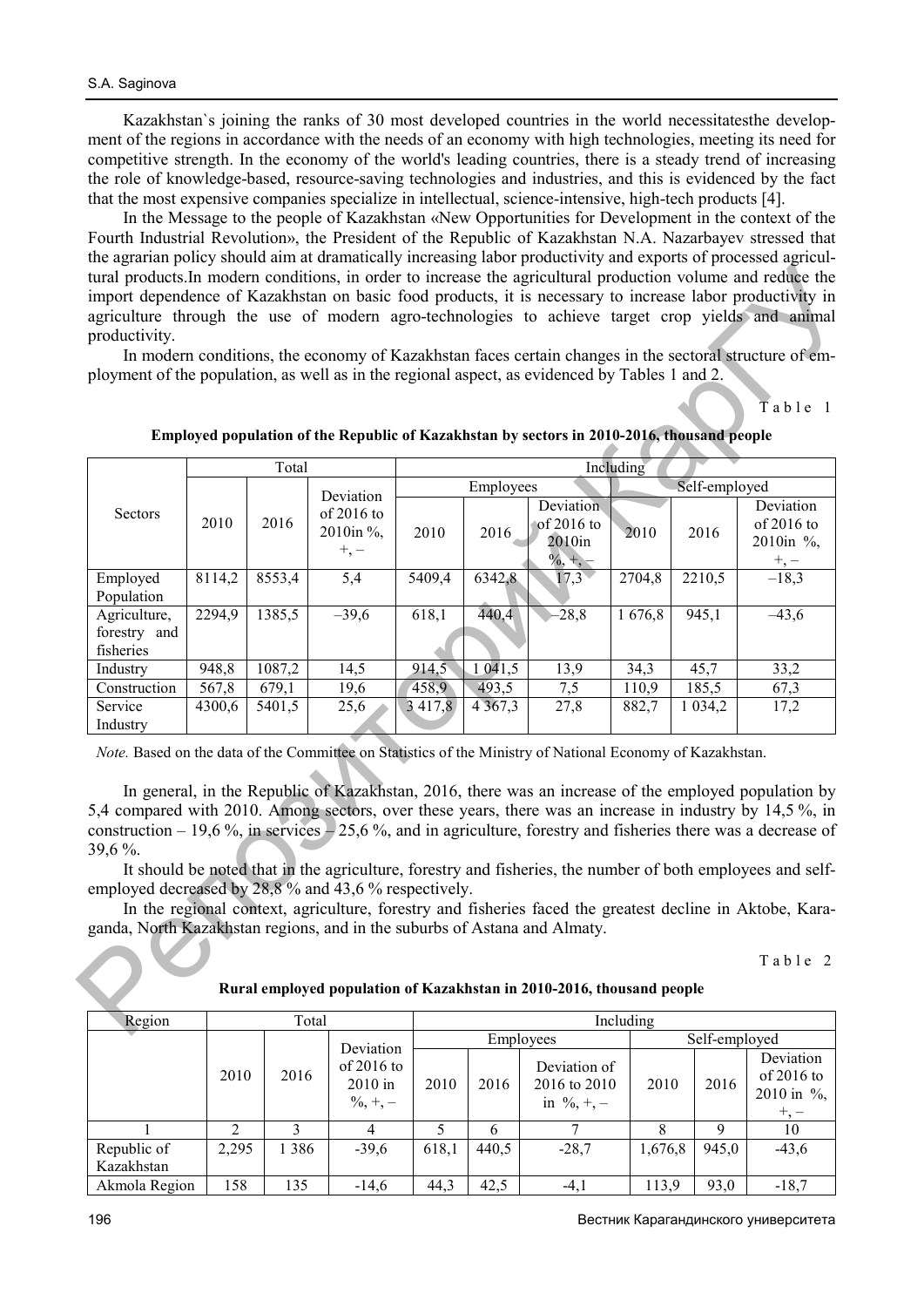Enhancing food security through increased labor productivity …

| $\mathbf{1}$                                                                                                                                                                                                                                                                                                                                                                                                                                                                                                                                                                                                                                                                                     | $\overline{2}$                                                                                                                                                                            | $\overline{\mathbf{3}}$ | $\overline{4}$ | 5                 | 6     | $\overline{7}$                                                                                           | $\overline{8}$    | $\overline{9}$ | 10                       |
|--------------------------------------------------------------------------------------------------------------------------------------------------------------------------------------------------------------------------------------------------------------------------------------------------------------------------------------------------------------------------------------------------------------------------------------------------------------------------------------------------------------------------------------------------------------------------------------------------------------------------------------------------------------------------------------------------|-------------------------------------------------------------------------------------------------------------------------------------------------------------------------------------------|-------------------------|----------------|-------------------|-------|----------------------------------------------------------------------------------------------------------|-------------------|----------------|--------------------------|
| <b>Aktobe Region</b>                                                                                                                                                                                                                                                                                                                                                                                                                                                                                                                                                                                                                                                                             | 112                                                                                                                                                                                       | 46                      | $-58,9$        | $\overline{24,9}$ | 12,8  | $-48,6$                                                                                                  | 86,9              | 33,1           | $-61,9$                  |
| <b>Almaty Region</b>                                                                                                                                                                                                                                                                                                                                                                                                                                                                                                                                                                                                                                                                             | 394                                                                                                                                                                                       | 280                     | $-28,9$        | 148,3             | 128,3 | $-13,5$                                                                                                  | 245,6             | 151,9          | $-38,2$                  |
| Atyrau Region                                                                                                                                                                                                                                                                                                                                                                                                                                                                                                                                                                                                                                                                                    | 20                                                                                                                                                                                        | 11                      | $-45,0$        | 6,9               | 4,7   | $-31,9$                                                                                                  | 13,5              | 6,1            | $-54,8$                  |
| West Kazakh-                                                                                                                                                                                                                                                                                                                                                                                                                                                                                                                                                                                                                                                                                     | 101                                                                                                                                                                                       | $\overline{73}$         | $-27,7$        | 11,5              | 13,3  | 15,7                                                                                                     | 89,8              | 59,7           | $-33,5$                  |
| stan region                                                                                                                                                                                                                                                                                                                                                                                                                                                                                                                                                                                                                                                                                      |                                                                                                                                                                                           |                         |                |                   |       |                                                                                                          |                   |                |                          |
| Zhambyl Re-                                                                                                                                                                                                                                                                                                                                                                                                                                                                                                                                                                                                                                                                                      | 188                                                                                                                                                                                       | 126                     | $-33,0$        | 37,8              | 28,8  | $-23,8$                                                                                                  | 150,3             | 97,5           | $-35,1$                  |
| gion                                                                                                                                                                                                                                                                                                                                                                                                                                                                                                                                                                                                                                                                                             |                                                                                                                                                                                           |                         |                |                   |       |                                                                                                          |                   |                |                          |
| Karaganda Re-                                                                                                                                                                                                                                                                                                                                                                                                                                                                                                                                                                                                                                                                                    | 118                                                                                                                                                                                       | 33                      | $-70,0$        | 30,4              | 14,4  | $-52,7$                                                                                                  | 87,8              | 18,3           | $-79,2$                  |
| gion                                                                                                                                                                                                                                                                                                                                                                                                                                                                                                                                                                                                                                                                                             |                                                                                                                                                                                           |                         |                |                   |       |                                                                                                          |                   |                |                          |
| Kostanay Re-                                                                                                                                                                                                                                                                                                                                                                                                                                                                                                                                                                                                                                                                                     | 198                                                                                                                                                                                       | 173                     | $-15,6$        | 50,3              | 54,8  | 8,9                                                                                                      | 147,8             | 118,5          | $-19,8$                  |
| gion                                                                                                                                                                                                                                                                                                                                                                                                                                                                                                                                                                                                                                                                                             |                                                                                                                                                                                           |                         |                |                   |       |                                                                                                          |                   |                |                          |
| Kyzylorda Re-                                                                                                                                                                                                                                                                                                                                                                                                                                                                                                                                                                                                                                                                                    | 51                                                                                                                                                                                        | 40                      | $-21,6$        | 11,1              | 8,3   | $-25,2$                                                                                                  | 40,2              | 31,3           | $-20,1$                  |
| gion                                                                                                                                                                                                                                                                                                                                                                                                                                                                                                                                                                                                                                                                                             |                                                                                                                                                                                           |                         |                |                   |       |                                                                                                          |                   |                |                          |
| Mangystau Re-                                                                                                                                                                                                                                                                                                                                                                                                                                                                                                                                                                                                                                                                                    | 5                                                                                                                                                                                         | 3                       | $-40,0$        | 3,8               | $\,1$ | $-73,7$                                                                                                  | $\mathbf{1}$      | 2,3            | 2,3 times                |
| gion                                                                                                                                                                                                                                                                                                                                                                                                                                                                                                                                                                                                                                                                                             |                                                                                                                                                                                           |                         |                |                   |       |                                                                                                          |                   |                |                          |
| South Kazakh-                                                                                                                                                                                                                                                                                                                                                                                                                                                                                                                                                                                                                                                                                    | 450                                                                                                                                                                                       | 176                     | $-60,9$        | 111,9             | 32,7  | $-70,8$                                                                                                  | 338,3             | 143,0          | $-57,7$                  |
| stan Region                                                                                                                                                                                                                                                                                                                                                                                                                                                                                                                                                                                                                                                                                      |                                                                                                                                                                                           |                         |                |                   |       |                                                                                                          |                   |                |                          |
| Pavlodar Re-                                                                                                                                                                                                                                                                                                                                                                                                                                                                                                                                                                                                                                                                                     | $\overline{99}$                                                                                                                                                                           | $\overline{74}$         | $-25,3$        | 17,9              | 30,2  | 68,7                                                                                                     | $\overline{80,6}$ | 43,4           | $-46,2$                  |
| gion                                                                                                                                                                                                                                                                                                                                                                                                                                                                                                                                                                                                                                                                                             |                                                                                                                                                                                           |                         |                |                   |       |                                                                                                          |                   |                |                          |
| North Kazakh-                                                                                                                                                                                                                                                                                                                                                                                                                                                                                                                                                                                                                                                                                    | 177                                                                                                                                                                                       | 102                     | $-42,4$        | 55,1              | 38,9  | $-29,7$                                                                                                  | 121,5             | 63,3           | $-47,9$                  |
| stan Region                                                                                                                                                                                                                                                                                                                                                                                                                                                                                                                                                                                                                                                                                      |                                                                                                                                                                                           |                         |                |                   |       |                                                                                                          |                   |                |                          |
| East Kazakh-                                                                                                                                                                                                                                                                                                                                                                                                                                                                                                                                                                                                                                                                                     | 219                                                                                                                                                                                       | 107                     | $-51,1$        | 59,4              | 24,5  | $-58,1$                                                                                                  | 159,2             | 82,4           | $-48,2$                  |
| stan Region                                                                                                                                                                                                                                                                                                                                                                                                                                                                                                                                                                                                                                                                                      |                                                                                                                                                                                           |                         |                |                   |       |                                                                                                          |                   |                |                          |
| Astana                                                                                                                                                                                                                                                                                                                                                                                                                                                                                                                                                                                                                                                                                           | $\sqrt{2}$                                                                                                                                                                                | 5                       | 2,5 times      | 1,9               | 3,8   | 2 times                                                                                                  |                   | 1,0            | $\overline{\phantom{0}}$ |
| Almaty                                                                                                                                                                                                                                                                                                                                                                                                                                                                                                                                                                                                                                                                                           | $\overline{3}$                                                                                                                                                                            | $\overline{2}$          | $-33,0$        | 2,4               | 1,8   | $-25$                                                                                                    |                   | $\mathbf{0}$   |                          |
| Note. Based on the date of the Committee on Statistics of the Ministry of National Economy of Kazakhstan.<br>In our view, unemployment rates are not in line with reality, since it is still not clear to whom the own-<br>ers of personal subsidiary plots relate. Despite the shifts appeared, the emerging rural labor market is charac-<br>terized by ineffective use of available labor resources in rural areas, underemployment, non-balanced supply<br>and demand for labor. According to the scientists, the determining factor for productivity is knowledge, quali-<br>fications, information, innovations, human capital assets, new technologies, motivation, etc. in a competitive |                                                                                                                                                                                           |                         |                |                   |       |                                                                                                          |                   |                |                          |
| environment [5].                                                                                                                                                                                                                                                                                                                                                                                                                                                                                                                                                                                                                                                                                 |                                                                                                                                                                                           |                         |                |                   |       |                                                                                                          |                   |                |                          |
|                                                                                                                                                                                                                                                                                                                                                                                                                                                                                                                                                                                                                                                                                                  |                                                                                                                                                                                           |                         |                |                   |       | We should agree with the scientists that an important strategic task for ensuring food security, innova- |                   |                |                          |
| tive development of the economy is reproduction and consolidation of skilled agricultural personnel in rural                                                                                                                                                                                                                                                                                                                                                                                                                                                                                                                                                                                     |                                                                                                                                                                                           |                         |                |                   |       |                                                                                                          |                   |                |                          |
| areas.                                                                                                                                                                                                                                                                                                                                                                                                                                                                                                                                                                                                                                                                                           |                                                                                                                                                                                           |                         |                |                   |       |                                                                                                          |                   |                |                          |
| Kazakhstani scientists note that membership in the EAEU provides for a free migration of labor within                                                                                                                                                                                                                                                                                                                                                                                                                                                                                                                                                                                            |                                                                                                                                                                                           |                         |                |                   |       |                                                                                                          |                   |                |                          |
| the EAEU states, which allows individual countries to reduce unemployment within the country, but at                                                                                                                                                                                                                                                                                                                                                                                                                                                                                                                                                                                             |                                                                                                                                                                                           |                         |                |                   |       |                                                                                                          |                   |                |                          |
| the same time contributes to GDP growth in other countries as participants in the foreign production pro-                                                                                                                                                                                                                                                                                                                                                                                                                                                                                                                                                                                        |                                                                                                                                                                                           |                         |                |                   |       |                                                                                                          |                   |                |                          |
| cess $[6]$ .                                                                                                                                                                                                                                                                                                                                                                                                                                                                                                                                                                                                                                                                                     |                                                                                                                                                                                           |                         |                |                   |       |                                                                                                          |                   |                |                          |
| It should be noted that there is no well-established mechanism to determine the needs of the agricultural                                                                                                                                                                                                                                                                                                                                                                                                                                                                                                                                                                                        |                                                                                                                                                                                           |                         |                |                   |       |                                                                                                          |                   |                |                          |
| sector in the foreign labor force, adjusting and determining the new quota of the need for foreign workers.                                                                                                                                                                                                                                                                                                                                                                                                                                                                                                                                                                                      |                                                                                                                                                                                           |                         |                |                   |       |                                                                                                          |                   |                |                          |
|                                                                                                                                                                                                                                                                                                                                                                                                                                                                                                                                                                                                                                                                                                  |                                                                                                                                                                                           |                         |                |                   |       |                                                                                                          |                   |                |                          |
| Unfortunately, the programs adopted at both the republican and regional levels cannot stop negative trends in                                                                                                                                                                                                                                                                                                                                                                                                                                                                                                                                                                                    |                                                                                                                                                                                           |                         |                |                   |       |                                                                                                          |                   |                |                          |
| the rural areas, reduce their number, reduce peasant (farm) households and agricultural organizations. Rus-                                                                                                                                                                                                                                                                                                                                                                                                                                                                                                                                                                                      |                                                                                                                                                                                           |                         |                |                   |       |                                                                                                          |                   |                |                          |
| sian scientists believe that any increase in labor productivity in the rural areas now is due to the cruelest ex-                                                                                                                                                                                                                                                                                                                                                                                                                                                                                                                                                                                |                                                                                                                                                                                           |                         |                |                   |       |                                                                                                          |                   |                |                          |
| ploitation of agricultural labor, since the work load of one remaining worker has increased by 2-3 times (ac-                                                                                                                                                                                                                                                                                                                                                                                                                                                                                                                                                                                    |                                                                                                                                                                                           |                         |                |                   |       |                                                                                                          |                   |                |                          |
|                                                                                                                                                                                                                                                                                                                                                                                                                                                                                                                                                                                                                                                                                                  | cording to the area of land, in particular, the acreage and the number of animals per one worker, and for ma-<br>ing milling operators, for example, the load became 4.5 times higher [7] |                         |                |                   |       |                                                                                                          |                   |                |                          |
|                                                                                                                                                                                                                                                                                                                                                                                                                                                                                                                                                                                                                                                                                                  |                                                                                                                                                                                           |                         |                |                   |       |                                                                                                          |                   |                |                          |

It should be noted that there is no well-established mechanism to determine the needs of the agricultural sector in the foreign labor force, adjusting and determining the new quota of the need for foreign workers. Unfortunately, the programs adopted at both the republican and regional levels cannot stop negative trends in the rural areas, reduce their number, reduce peasant (farm) households and agricultural organizations. Russian scientists believe that any increase in labor productivity in the rural areas now is due to the cruelest exploitation of agricultural labor, since the work load of one remaining worker has increased by 2-3 times (according to the area of land, in particular, the acreage and the number of animals per one worker, and for machine milking operators, for example, the load became 4,5 times higher [7].

Despite the fact that the EAEU member states have different volumes of production, one can observe in 2011-2014 the growth of national economies, but in 2015-2016 the GDP of all countries has significantly decreased, which is relatedto a fall in world prices for the main export commodities of these countries, a reduction in the consumption of hydrocarbons and metals in importing countries, and negative dynamics of the exchange rate of national currencies against USD and EURO. As Table 3 shows, the downward is customary for agriculture during this period, although its specific weight remained unchanged.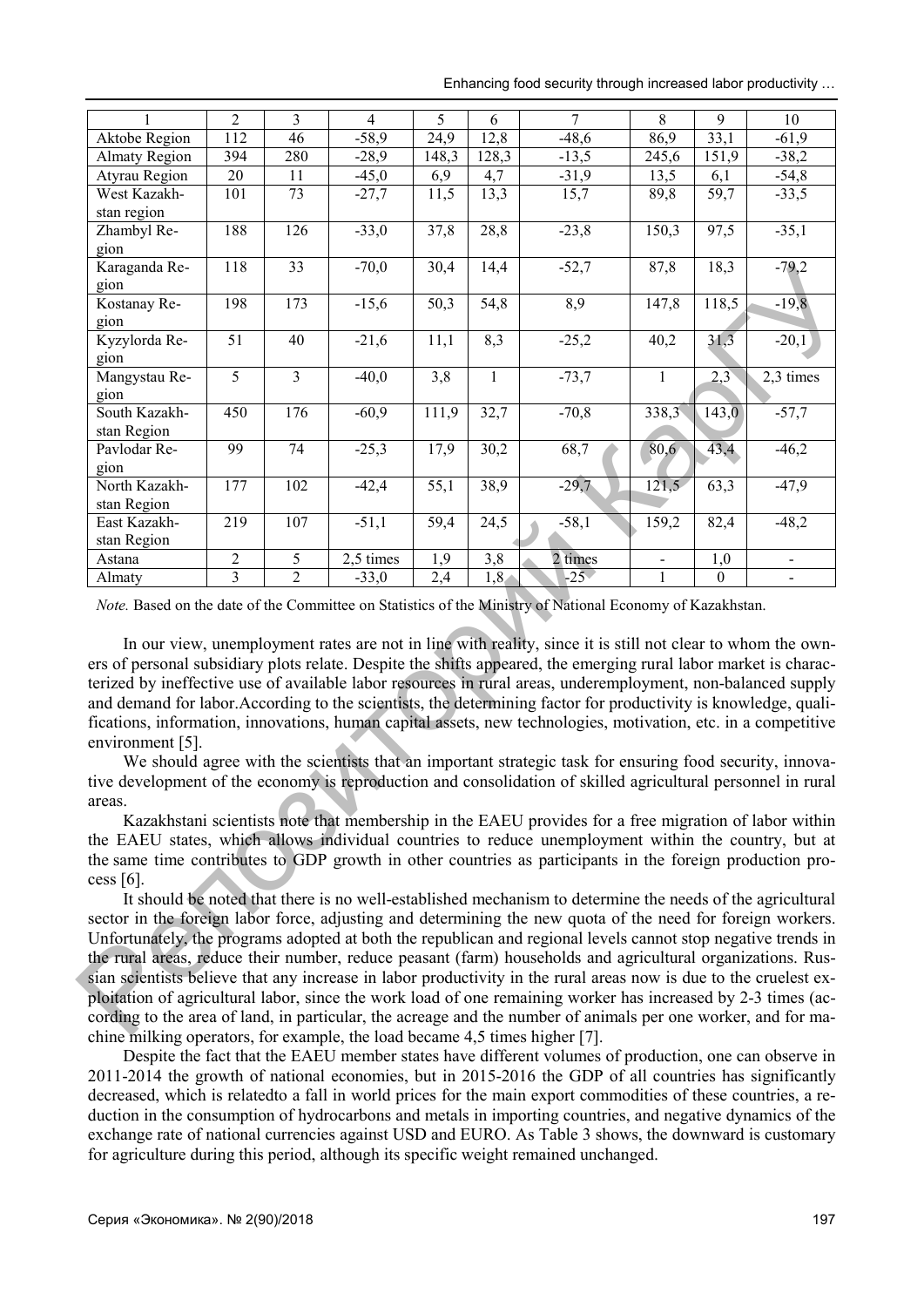Table 3

| Gross agricultural production of the EAEU member countries, mln. USD |  |  |  |
|----------------------------------------------------------------------|--|--|--|
|                                                                      |  |  |  |

| Indicator                                                                                                                                                                                                                                                                                                                                                                                                                    | 2010           | 2011          | 2012          | 2013            | 2014      | 2015                 | 2016      |  |  |
|------------------------------------------------------------------------------------------------------------------------------------------------------------------------------------------------------------------------------------------------------------------------------------------------------------------------------------------------------------------------------------------------------------------------------|----------------|---------------|---------------|-----------------|-----------|----------------------|-----------|--|--|
| <b>EAEU</b>                                                                                                                                                                                                                                                                                                                                                                                                                  |                |               |               |                 |           |                      |           |  |  |
| Gross domestic product                                                                                                                                                                                                                                                                                                                                                                                                       | 1 744 362      | 2 3 2 3 6 8 3 | 2 4 8 4 5 3 6 | 2 628 213       | 2 404 881 | 1 631 601            | 1 486 153 |  |  |
| Agriculture, forestry and<br>fisheries                                                                                                                                                                                                                                                                                                                                                                                       | 65 156         | 87 105        | 87 449        | 91 513          | 92 317    | 71 659               | 65 950    |  |  |
| Percentage share, $\frac{6}{6}$                                                                                                                                                                                                                                                                                                                                                                                              | 3,7            | 3,7           | 3,5           | 3,5             | 3,8       | 4,4                  | 4,4       |  |  |
|                                                                                                                                                                                                                                                                                                                                                                                                                              |                |               | Armenia       |                 |           |                      |           |  |  |
| Gross domestic product                                                                                                                                                                                                                                                                                                                                                                                                       | 9 2 6 0        | 10 142        | 10 619        | 11 121          | 11 610    | 10 553               | 10 572    |  |  |
| Agriculture, forestry and<br>fisheries                                                                                                                                                                                                                                                                                                                                                                                       | 1574           | 2 0 6 1       | 1902          | 2 0 5 0         | 2 0 9 8   | 1818                 | 1685      |  |  |
| Percentage share, %                                                                                                                                                                                                                                                                                                                                                                                                          | 16,9           | 20,3          | 17,9          | 18,4            | 18,1      | 17,2                 | 15,9      |  |  |
| <b>Belarus</b>                                                                                                                                                                                                                                                                                                                                                                                                               |                |               |               |                 |           |                      |           |  |  |
| Gross domestic product                                                                                                                                                                                                                                                                                                                                                                                                       | 56 941         | 60 795        | 65 428        | 74 761          | 78 536    | 55317                | 47478     |  |  |
| Agriculture, forestry and<br>fisheries                                                                                                                                                                                                                                                                                                                                                                                       | 5 0 6 3        | 4 8 6 5       | 5 3 2 0       | 5 0 9 1         | 5 7 3 6   | 3476                 | 3 2 7 4   |  |  |
| Percentage share, %                                                                                                                                                                                                                                                                                                                                                                                                          | 8,9            | 8,0           | 8,1           | 6,8             | 7,3       | 6,2                  | 6,9       |  |  |
|                                                                                                                                                                                                                                                                                                                                                                                                                              |                |               | Kazakhstan    |                 |           |                      |           |  |  |
| Gross domestic product                                                                                                                                                                                                                                                                                                                                                                                                       | 148 052        | 192 628       | 208 002       | 236 633         | 221 418   | 184 387              | 137 278   |  |  |
| Agriculture, forestry and<br>fisheries                                                                                                                                                                                                                                                                                                                                                                                       | 6678           | 9610          | 8 9 2 0       | 10 657          | 9586      | 8686                 | 6 2 5 4   |  |  |
| Percentage share, %                                                                                                                                                                                                                                                                                                                                                                                                          | 4,5            | 4,9           | 4,2           | 4,5             | 4,3       | 4,7                  | 4,6       |  |  |
| Kyrgyzstan                                                                                                                                                                                                                                                                                                                                                                                                                   |                |               |               |                 |           |                      |           |  |  |
| Gross domestic product                                                                                                                                                                                                                                                                                                                                                                                                       | 4795           | 6 1 9 8       | 6 6 0 6       | 7335            | 7469      | 6678                 | 6 5 5 2   |  |  |
| Agriculture, forestry and<br>fisheries                                                                                                                                                                                                                                                                                                                                                                                       | 836            | 1 0 27        | 1100          | 1 0 7 4         | 1 0 9 9   | 939                  | 867       |  |  |
| Percentage share, %                                                                                                                                                                                                                                                                                                                                                                                                          | 17,4           | 16,6          | 16,7          | 14,6            | 14,7      | 14,1                 | 13,2      |  |  |
|                                                                                                                                                                                                                                                                                                                                                                                                                              |                |               | Russia        |                 |           |                      |           |  |  |
| Gross domestic product                                                                                                                                                                                                                                                                                                                                                                                                       | 1 525 314      | 2053920       | 2 193 881     | 2 2 9 3 3 6 3   | 2 085 848 | 1 374 665            | 1 284 272 |  |  |
| Agriculture, forestry and<br>fisheries                                                                                                                                                                                                                                                                                                                                                                                       | 47811          | 66 25 2       | 66 736        | 68 931          | 70 210    | 53 437               | 50 527    |  |  |
| Percentage share, %                                                                                                                                                                                                                                                                                                                                                                                                          | 3,1            | 3,2           | 3,0           | 2,9             | 3,4       | 3,9                  | 3,9       |  |  |
| Note. Based on data of Social Economic Statistics of the EEC // EEC website.<br>According to Table 4, the gross output of agricultural product (services) in January-December 2017 to-<br>taled 4097,4 billion tenge nationwide, including the share of crop production $-55,6%$ , and livestock produc-<br>tion $-44,6%$ .<br>Table 4<br>Gross Agricultural Production of the Republic of Kazakhstan in 2017, million tenge |                |               |               |                 |           |                      |           |  |  |
| Including:                                                                                                                                                                                                                                                                                                                                                                                                                   |                |               |               |                 |           |                      |           |  |  |
| Region                                                                                                                                                                                                                                                                                                                                                                                                                       |                | Gross output  |               | Crop production |           | Livestock production |           |  |  |
|                                                                                                                                                                                                                                                                                                                                                                                                                              | $\overline{2}$ |               | 3             |                 | 4         |                      |           |  |  |

| Region                 | Gross output | Including:      |                      |  |  |  |
|------------------------|--------------|-----------------|----------------------|--|--|--|
|                        |              | Crop production | Livestock production |  |  |  |
|                        |              |                 |                      |  |  |  |
| Republic of Kazakhstan | 4 097 455,3  | 2 278 340,9     | 1 807 142,5          |  |  |  |
| Akmola Region          | 382 976,7    | 258 525,0       | 122 980,2            |  |  |  |
| Aktobe Region          | 200 841,7    | 78 527,1        | 121 865,8            |  |  |  |
| <b>Almaty Region</b>   | 647 554,1    | 344 135,1       | 301 950,8            |  |  |  |
| Atyrau Region          | 62 660,6     | 26 651,0        | 35 519,8             |  |  |  |
| West Kazakhstan Region | 143 137,7    | 60 647,9        | 81 766,1             |  |  |  |
| Zhambyl Region         | 255 580,2    | 138 011,1       | 116 627,1            |  |  |  |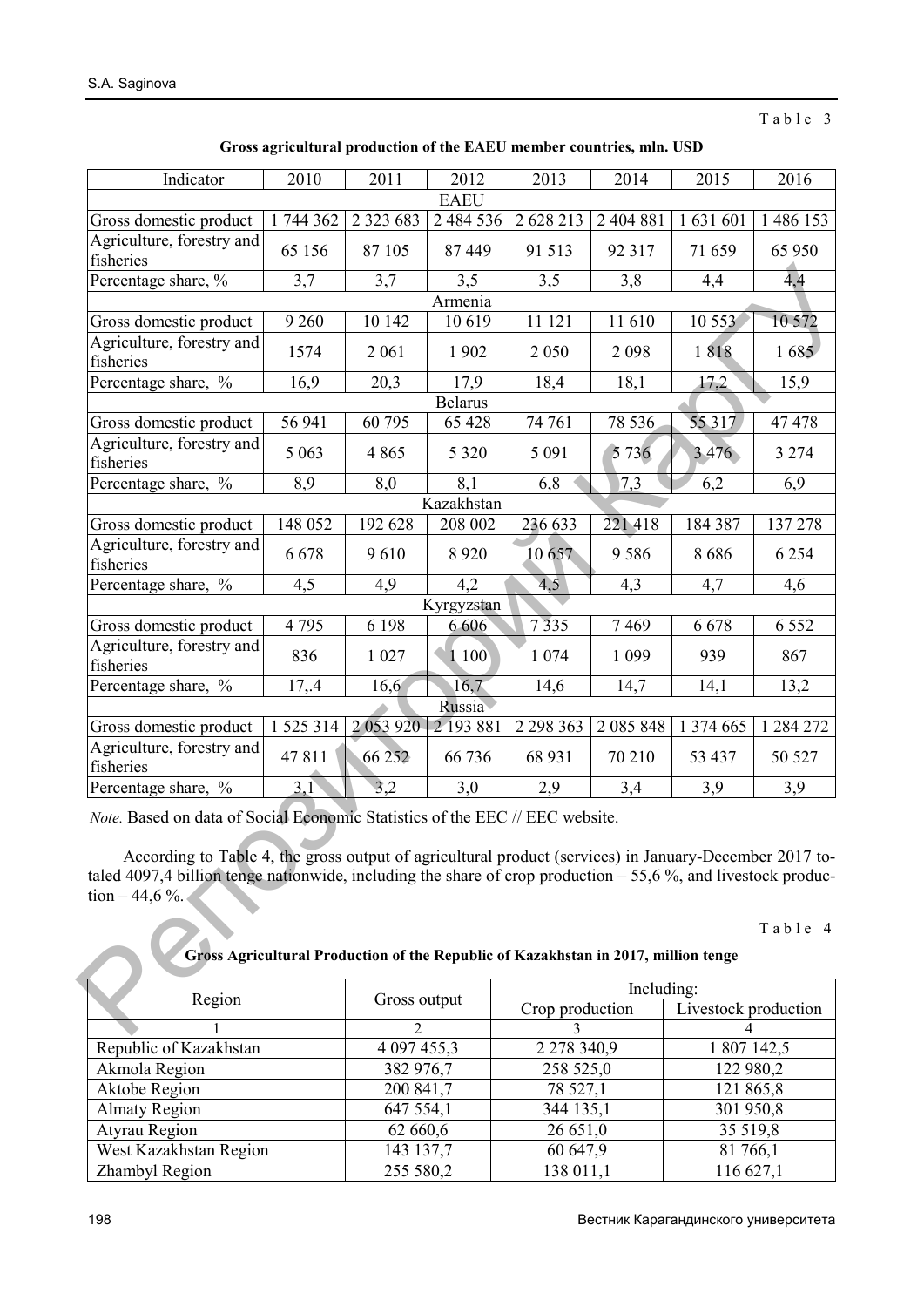Enhancing food security through increased labor productivity …

| Karaganda Region        | 246 471,5 | 102 232,3 | 143 671,3 |
|-------------------------|-----------|-----------|-----------|
| Kostanay Region         | 362 242,8 | 253 319,8 | 106 212,0 |
| Kyzylorda Region        | 86 070,6  | 52 751,8  | 32 765,7  |
| Mangystau Region        | 13 689,5  | 2 7 8 8 5 | 10 874,7  |
| South Kazakhstan Region | 522 397,4 | 289 959,8 | 231 176,8 |
| Pavlodar Region         | 196 357,2 | 95 205,3  | 101 052,9 |
| North Kazakhstan Region | 510 594,8 | 373 836,4 | 136 088,3 |
| East Kazakhstan Region  | 459 989,5 | 196 666,4 | 262 883,9 |
| Astana                  | 962,2     | 618,8     | 243,0     |
| Almaty                  | 5928,8    | 4 4 6 4 6 | 1464,1    |

*Note.* Source: «Kazakh-Zerno» News Agency.

The state and dynamics of agricultural production determine the country's food security, ultimately its economic freedom, therefore the state is interested in implementing an effective agrarian policy aimed at solving the social and economic problems of the village. In rural areas, the development of small business is one of the most important factors for increasing the employment of the population, which will help to increase food production. It is necessary to ensure the growth of production through the introduction of technological equipment.

For example, among the priorities of state agricultural regulation in Germany are labor productivity, competitiveness, improvement of state support, and these directions in the country changed depending on the problems of a particular period, if prior to 1960 the priorities were food security, labor productivity, market stabilization, protection of profitability, since 2003 there are market orientation, consumer demand orientation, development of federal lands, protection of the environment [8].

Today in Kazakhstan the problem of increasing labor productivity in the countryside through the introduction of new technologies and equipment, and upgrading of skills of rural workers is more urgent than ever. The material and technical basis of the agricultural sector as a set of material elements of productive forces is characterized by great diversity due to its multi-branch structure. Production basic means of agricultural production make up the bulk of the value of all material elements of the AIC productive forces. Each of the branches of the agro-industrial complex is characterized by a different ratio of basic and circulating assets. **Frankly and Alternative Section** 10.10  $\frac{200 \text{ m/s}}{322.8}$  **30.606.** 10.20  $\frac{200 \text{ m/s}}{32.8}$  **30.20**  $\frac{200 \text{ m/s}}{32.8}$  **Alternative Section 30.20**  $\frac{200 \text{ m/s}}{32.8}$  **<b>Alternative Section** 10.20  $\frac{200 \text{ m/s}}{32$ 

At the present time, the material and technical equipment of such industries as logging, storage, processing of agricultural products lags behind. The available capacities of storage facilities and warehouses, the capacity of processing enterprises are lagging behind the needs for them and do not always meet the requirements. The effectiveness of the agricultural sector depends on establishing an optimal balance between the level of development of material and technical support for each of the interrelated branches of the agroindustrial complex.

Alignment of the intersectoral innovation and technological level of development of the AIC sectors and sub-sectors should base on identifying and pulling the least backward due to the priority investments there. When implementing investment policy, one should proceed from the specific features of agricultural and processing enterprises, that is, take into account that investments are directed to the construction of small plants that are optimal from the point of view of labor costs for production, taking into account the orientation toward new technological changes.

It is necessary to develop industrial and social infrastructure in the countryside, to increase the employment of the rural population, and to equip personnel with new knowledge. The aim of the «Agrobusiness 2020"new state program is to overcome the existing imbalances in the agricultural sectors, to upgrade the machinery fleet 1.5-2 times, to expand the area using mineral fertilizers, to increase the production of mixed fodders, to increase the proportion of breeding animals in the total livestock, to increase the area of watered pastures and etc. The solution of the issues of machinery renewal is connected with the enlargement of farms through the formation of agricultural cooperatives: it is planned to unite 670,000 farms across the country, to ensure in the regions the construction of trade and logistics centers on the basis of which a system for marketing and processing products is planned to be created [9].

According to the famous Kazakh scientist, the number of large-scale agricultural enterprises will grow, but because of poverty of the population and growth of rural unemployment in the short term there is a need for effective state support of small and medium-sized peasant farms and personal farms of villagers, garden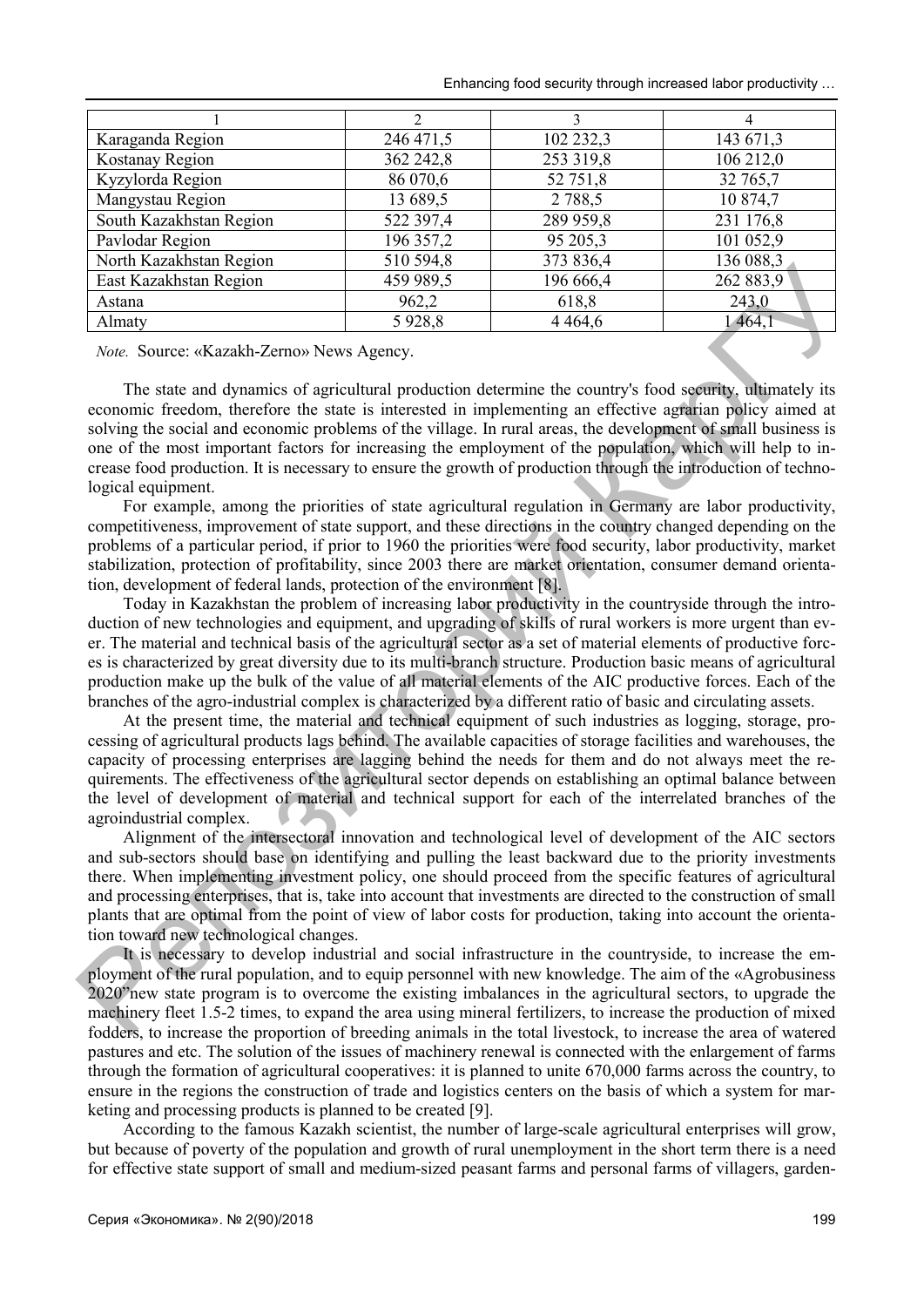ing and vegetable growing of citizens, which will allow not only to increase yields and productivity of livestock, but also provide the food for a large part of households, will absorb the surplus rural labor force [10].

To characterize the activity of cooperatives, we use an integral indicator by analogy with the one proposed by the Kazakh scientist, with an adjustment [11] :

$$
T = T1 + 1, 3 \cdot T2 + 2, 0 \cdot T3 + 2, 0 \cdot T4,
$$

where  $T$  — the volume of gross turnover; 1,0·*T*1 — the volume of procuring turnover; 1,3·*T*2 — the volume of products purchased from the population;  $2.0 \cdot T3$  — the volume of production of subsidiary agricultural, industrial and other production divisions;  $2.0 \cdot T4$  — the volume of products of own production of public catering.

Thus, the priorities for the development of agriproduction should solve strategic tasks that can be realized by intensifying the agrarian sector, developing own technologies and introducing foreign innovations; establishing the optimal ratio between large, medium and small enterprises; creating cooperatives; reducing dependence on imports of food products, agricultural machinery and equipment for agro-production enterprises. matestral and other production divisions; 2,0.74 — the volume of production of public<br>calising.<br>
Thus, the priorities for the development of angingatuation should subset strategie tasks follows<br>the properties of the deve

#### References

1 Lewis W.A. Economic Development with Unlimited Supplies of Labour / W.A. Lewis // The Manchester School. — 1954.  $-22. - P. 139-191.$  doi:10.1111/j.1467-9957.1954.tb00021.x.

2 Тодаро М. Экономическое развитие: учебник для экономических вузов / М. Тодаро; пер. с англ. — М.: ЮНИТИ,  $1997. - 667$  c.

3 Акимбекова Ш.У. Проблемы повышения занятости сельского населения: теория, методология и практика (на материалах Республики Казахстан): автореф. дис. … д-ра экон. наук: 08.00.12 – «Бухгалтерский учет, статистика» / Ш.У. Акимбекова. — Астана, 2010. — С. 11.

4 Рустембекова Г.К. Эффективность наукоемкого производства: оценка и механизмы обеспечения (на материалах Центрального Казахстана): автореф. дис. … канд. экон. наук: 08.00.12 – «Бухгалтерский учет, статистика» / Г.К. Рустембекова. — Караганда, 2005. — С. 8–9.

5 Омарханова Ж.М. Экономический механизм развития АПК в Казахстане: монография / Ж.М. Омарханова, А.Р. Кузнецова, З.А. Сальжанова, Г.И. Гимранова, Г.Е. Накипова. — Караганда: КЭУ, 2015. — С. 258.

6 Мадиярова Д.М. Экономика интеграции: монография / Д.М. Мадиярова. — Астана, 2016. — 267 с.

7 Потенциал развития агропродовольственного комплекса: социальный капитал, инновации, производство, международная интеграция: материалы Междунар. науч.-практ. конф., посвящ. 75-летнему юбилею заслуженного работника высшей школы Российской Федерации, доктора экономических наук, профессора Стукача Виктора Федоровича / ФГБОУ ГАУ. — Омск: ЛИТЕРА, 2017. — 288 с.

8 Колесников А. Государственная поддержка и регулирование сельского хозяйства в Германии / А. Колесников // АПК: экономика, управление. — 2011. — № 9. — С. 87–90.

9 Буянов С. «Красный день» для АПК: Минсельхоз РК меняет акценты господдержки [Электронный ресурс] / С. Буянов. — Режим доступа: https://forbes.kz/process/krasnyiy\_den\_dlya\_apk\_minselhoz\_rk\_menyaet\_aktsentyi\_gospodderjki.

10 Калиев Г.А. Аграрные проблемы на рубеже веков / Г.А. Калиев. — Алматы: РГП «НИИ экономики АПК и развития сельских территорий», 2003. — 326 с.

11 Сапарова Г.К. Социально-экономические проблемы развития потребительской кооперации Казахстана в современных условиях / Г.К. Сапарова. — Алматы: Ғылым, 2002. — 204 с.

## С.А. Сагинова

# **АӨК қызметкерлерінің еңбек өнімділігін жоғарлату арқылы азық-түлік қауіпсіздігін қамтамасыз етуін арттыру**

Мақалада аграрлық сектор кəсіпорындарының бəсекелестік қабілеттігін жоғарлатуға əрекет ететін, елдің азық-түлік қауіпсіздігін қамтамасыз ететін, аграрлық сектор жұмыскерлерінің еңбек өнімділігінің өсуі негізінде Қазақстан Республикасының өңірлерінде агроөнеркісіп кешені (АӨК) дамыту мəселелері қаралды. Қазақстан Республикасының дүниежүзінің ең дамыған елдерінің қатарына кіруі жаңа технологияларды қолдана отырып, өңірлерді дамыту қажеттілігін негіздейді. Мақалада ауыл, орман жəне балық шаруашылығында еңбек ететін халықтың айтарлықтай төмендеуі, ауылшаруашылық өндірісінің құлауын тудыратын елді мекеннен қалаға көші-конның жалғасуы туралы атап өтіледі. Аграрлық секторда кəсіпкерліктің дамуы өзекті мəселеге айналуда, сондықтан басым міндет еңбек өнімділігінің өсуі. Автор мысал ретінде Германия, Франция жəне басқа дамыған елдердің шетелдік тəжірибесін келтіреді. ЕурАзЭҚ мүшелігі осы қауымдастықтың мемлекеттері ішінде жұмыс күшінің еркін көші-қонын қамтамасыз етеді, бұл жеке елдерге жұмыссыздықты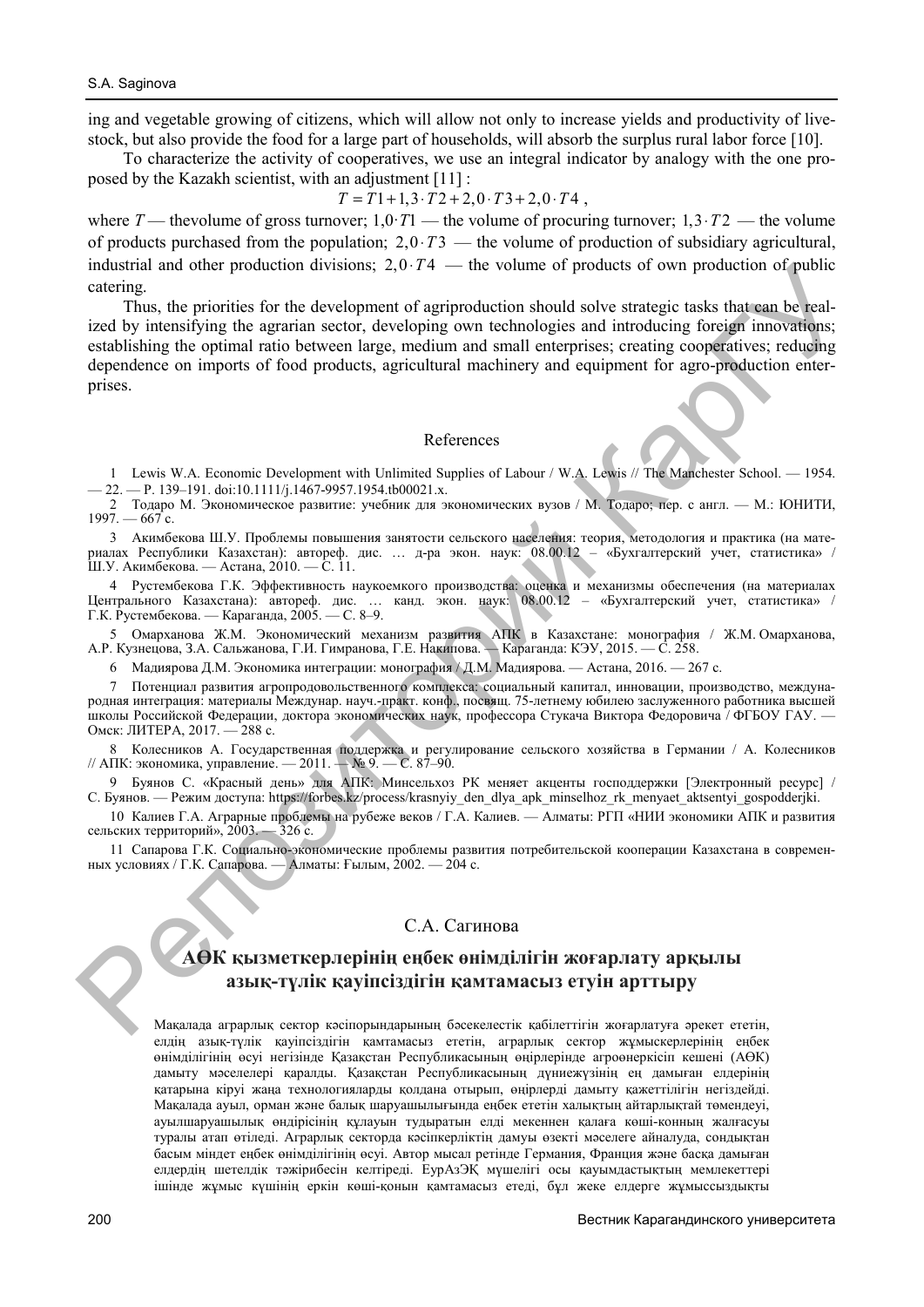төмендетуге, ЖІӨ-нің өсуіне қолжеткізуге мүмкіндік береді. Зерттеуде ғылымды қажетсінетін, ресурстарды үнемдейтін технологиялар мен өндірістердің рөлін өсіру қажеттілігі туралы ерекше айтылады, осыған «Төртінші өнеркəсіптік революция жағдайындағы дамудың жаңа мүмкіндіктері» Қазақстан Республикасының Президенті Н. Назарбаевтың Қазақстан халқына Жолдауы куə. Қазақстанда аграрлық сектордың материалдық-техникалық базасы көп салалық құрылымына байланысты əртүрлілігімен сипатталады, себебі АӨК əрбір саласы негізгі жəне материалдық айналым құралдарының əртүрлі арақатынасымен ерекшеленеді, əсіресе бұл дайындама, сақтау жəне ауылшаруашылық өнімдерін қайта өндеуге қатысты. Сондықтан жаңа технологиялар мен жабдықтарды енгізу, сондай-ақ тиімді инвестициялық саясат, шаруақожалық фермалары, өзіндік қосалқы шаруашылықтар жəне т.б. күштерін біріктіруі тиіс ауылшаруашылық кооперативтеріне мемлекеттік қолдау есебінен АӨК салалары мен кіші салалардың инновациялық-технологиялық деңгейін жоғарлату қажет.

*Кілт сөздер:* агроөнеркəсіп кешен, еңбек өнімділігі, агроөндіріс, ауылшаруашылық кəсіпорындары, ауылдық жерлерде жұмыс істеу, кооперативтер.

# С.А. Сагинова

# **Повышение обеспечения продовольственной безопасности за счет роста производительности труда работников АПК**

В статье рассматриваются проблемы развития агропромышленного комплекса (АПК) в регионах Республики Казахстан на основе роста производительности труда работников аграрного сектора, что будет способствовать повышению конкурентоспособности предприятий аграрного сектора, обеспечению продовольственной безопасности страны. Вхождение Республики Казахстан в число наиболее развитых стран мира обусловливает необходимость развития регионов с использованием новых технологий. В статье отмечается, что существенно снижается занятое население в сельском, лесном и рыбном хозяйстве, продолжается миграция из сельской местности в города, что вызывает падение сельскохозяйственного производства. Актуальным становится развитие предпринимательства в аграрном секторе, поэтому приоритетной задачей становится рост производительности труда. Автор приводит в качестве примера зарубежный опыт развитых стран Германии, Франции и др. Членство ЕАЭС обеспечивает свободную миграцию рабочей силы внутри государств данного содружества, что позволяет отдельным странам снизить безработицу, добиваться роста ВВП. В исследовании подчернаукоемких, ресурсосберегающих технологий и производств, о чем свидетельствует Послание народу Казахстана Президента Н.А. Назарбаева «Новые возможности развития в условиях четвертой промышленной революции». В Казахстане материально-техническая база аграрного сектора отличается разнообразием из-за его многоотраслевой структуры, так как каждая из отраслей АПК имеет различные соотношения основных и оборотных материальных средств, особенно это касается таких отраслей, как заготовки, хранение и переработка сельскохозяйственной продукции. Поэтому необходимо повысить инновационно-технологический уровень развития отраслей и подотраслей АПК за счет внедрения новых технологий и оборудования, а также повышения квалификации сельских тружеников на основе эффективной инвестиционной политики, государственной поддержки сельскохозяйственных кооперативов, которые должны объединить усилия крестьянских фермерских хозяйств, личных подсобных хозяйств и т.д. ресурсным<br>2013 июля пользу живет в совера подавление по существую подавление коорентинов, пользу живопользу<br>2013 г. (2013) и совера подавление с совера подавление с совера подавление с совера подавление с совера подавле

*Ключевые слова:* продовольственная безопасность, агропромышленный комплекс, производительность труда, агропроизводство, сельхозпредприятия, сельская занятость, кооперативы.

#### References

1 Lewis, W.A. (1954). Economic Development with Unlimited Supplies of Labour. *The Manchester School, 22:* 139–191. doi:10.1111/j.1467-9957.1954.tb00021.x.

2 Todaro, M. (1997). *Ekonomicheskoe razvitie [Economic Development].* Moscow: YuNITI [in Russian].

3 Akimbekova, Sh.U. (2010). Problemy povysheniia zaniatosti selskoho naseleniia: teoriia, metodolohiia i praktika (na materialakh Respubliki Kazakhstan) [The problems of increasing the employment of the rural population: theory, methodology and practice (based on the data of the Republic of Kazakhstan)]. *Extended abstract of Doctor's thesis.* Astana [in Russian].

4 Rustembekova, G.K. (2005). Effektivnost naukoemkoho proizvodstva: otsenka i mekhanizmy obespecheniia (na materialakh Tsentralnoho Kazakhstana) [The effectiveness of knowledge-based production: assessment and mechanisms for ensuring (based on the data of the Central Kazakhstan)]. *Extended abstract of candidate's thesis.* Karaganda [in Russian].

5 Omarhanova, Zh.M., Kuznetsova, A.R., Salzhanova, Z.A., Gimranova, G.I., & Nakipova, G.Е. (2015). *Ekonomicheskii mekhanizm razvitiia APK v Kazakhstane [The economic mechanism of development of agroindustrial complex in Kazakhstan].* Karaganda: KEU [in Russian].

6 Madiyarova, D.M. (2016). Ekonomika intehratsii [Economics of Integration]. Astana [in Russian].